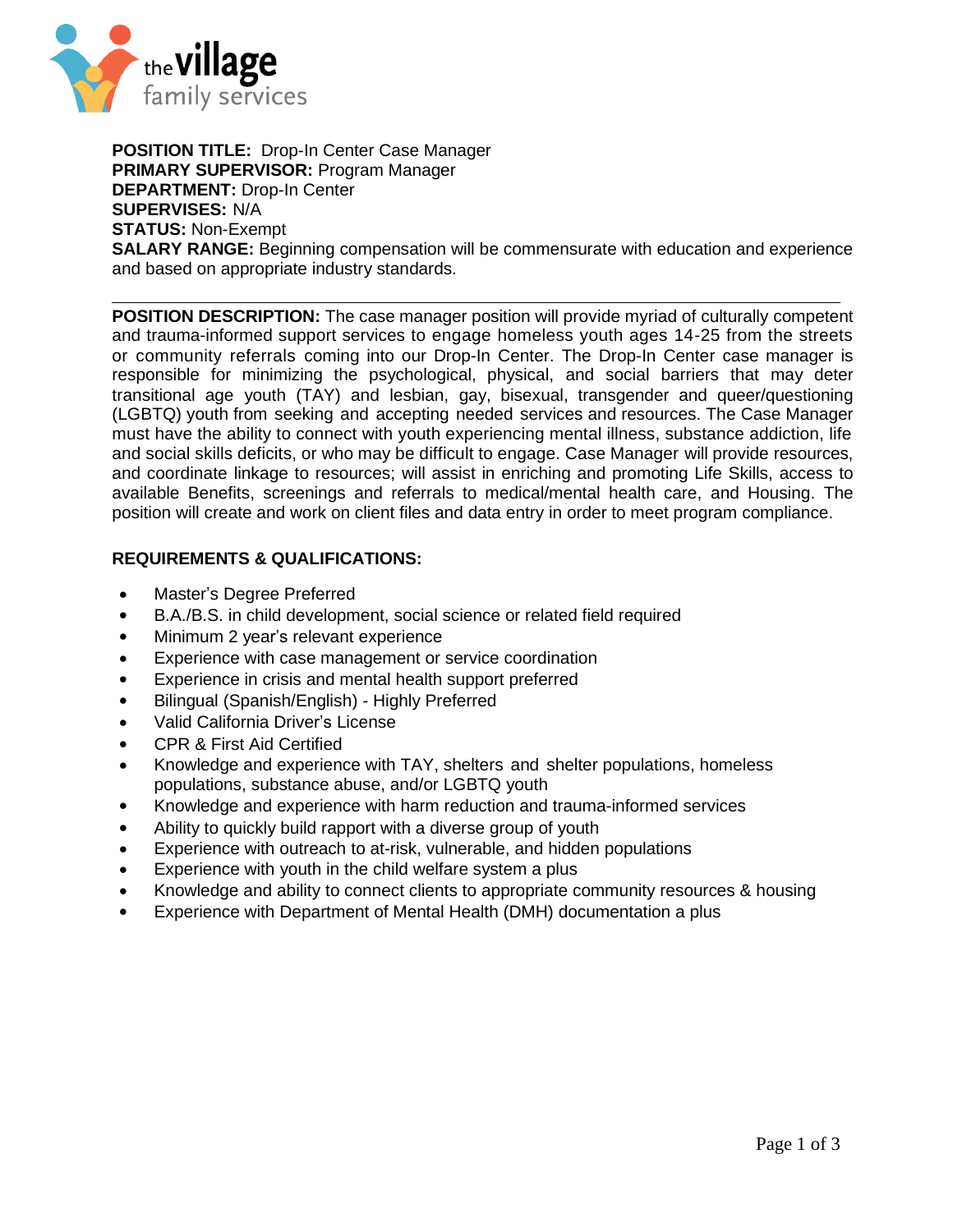

## **DUTIES & RESPONSIBILITIES:**

## **All of the responsibilities listed below are considered essential functions of this position. Additionally, this position is expected to ensure that the core operating values and the strategic direction of the agency are adhered to.**

- 1. Assure the safety and well-being of the youth within the Drop-In Center and maintain a nurturing and supportive environment
- 2. Complete case management needs, and take necessary steps to address health, educational, religious, recreational, social, emotional, and psychological needs to receptive TAY; initiate referrals, provide direct linkage and advocacy to community resources, and conduct follow up
- 3. Demonstrates competence to support clients in identifying personal goals for recovery and wellness, and ways to reach those goals
- 4. Develop and maintain resource library and related communications
- 5. Assess for needs and assist with securing adequate living arrangements, vocational activities, educational, medical, social, supportive, and mental health services for clients
- 6. Assist clients in linking with other service agencies; build relationships with community-based organizations and government agencies to promote collaboration, and identify resources for TAY
- 7. Provide services that are convenient and accessible for clients including field visits
- 8. Assist with insurance eligibility checks, follow up, and ensure linkage to applicable services
- 9. Knowledge of trauma-informed care
- 10. Knowledge of mandated reporting responsibilities
- 11. Knowledge and execution of Youth Coordinated Entry System
- 12. Must have good communication and interpersonal skills
- 13. Work collaboratively and communicate effectively in a multi-disciplinary team
- 14. Provides crisis intervention; assists clients in problem-solving life situations
- 15. Assist with facilitation of Drop-In Center orientation, the program's employment readiness, school enrollment, and social/life skills workshops
- 16. Good writing skills and organizational abilities
- 17. Ability to uphold professional standards as a representative of the organization and manages case records within agency and contract affiliate's electronic health record system following legal, procedural, and confidentiality requirements
- 18. Attend staff meetings, agency wide meetings, trainings, and other meetings as assigned
- 19. Assist as needed with administrative and operations tasks related to the Drop-In Center's day-to-day operations such as: food service, transportation, teaching laundry skills, assisting with center opening and closing procedures, monitoring TAY within the milieu for safety
- 20. Conduct all functions in accordance with The Village Family Services guidelines, policies, procedures and ethical standards